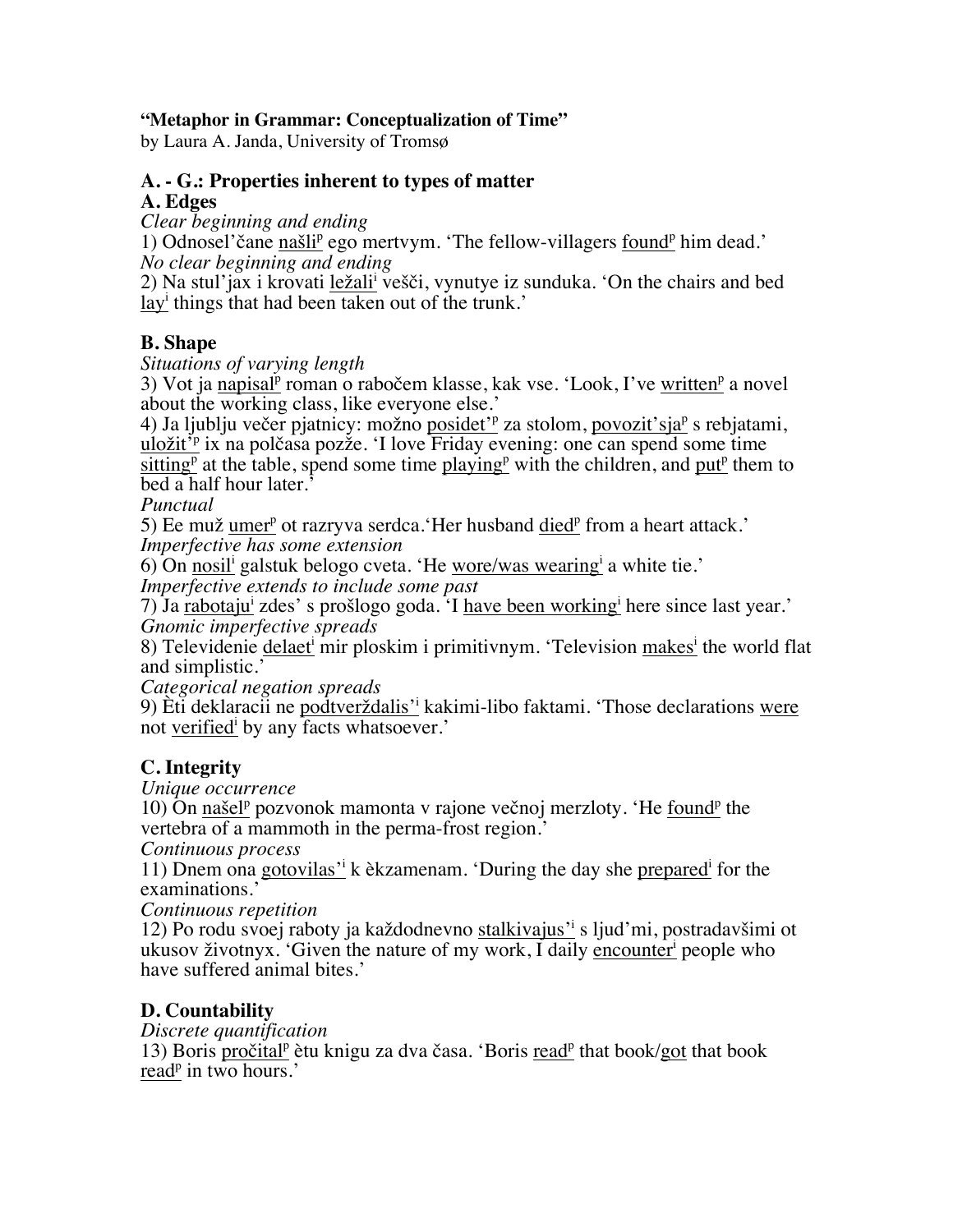*Partitive genitive*

14) –А utrom ona govorit, bez tebja ne mogu. –А ty čto? –Nu, uspokoil, deneg  $\underline{\text{d}a\text{l}^p}$ ...

 $\dot{\mathcal{L}}$  — And in the morning she says, I can't go on without you. –So what did you do?  $-$ Well, I calmed her down, gave<sup>p</sup> her some money.'

*Filling*

15) Sledujuščie pjat' dnej djadja Kolja ležiti bezmolvnyj, nosom v potolok. 'For the next five days uncle Kolja *liesi* silent, with his nose pointing toward the ceiling.'

*External measurement*

16) Sibirskaja tigrica dva časa deržalai v straxe žitelej Potsdama. 'A Siberian tigress kept<sup>i</sup> the inhabitants of Potsdam in fear for two hours.'

*Open-ended quantities with no definite beginning or ending*

17) Ona podžidala<sup>i</sup> muža nočami. 'She waited up<sup>i</sup> for her husband during the nights.'

# **E. Streamability**

*Perfective Gestalt*

18) On uvleksja<sup>p</sup> vyraščivaniem gribov. 'He became mad<sup>p</sup> about cultivating mushrooms.'

Determined vs. non-determined distinction: exat<sup>xi</sup> vs. ezdit<sup>xi</sup> 'ride<sup>i</sup>', idti<sup>i</sup> vs. xodit<sup>xi</sup> 'walk<sup>i</sup>', etc.

*Gradual accumulation* 

19) Vo mne, estestvenno, nakaplivalsjai protest protiv ix "pravdy". 'A feeling of protest against their "truth" naturally welled up in me.'

# **F. Penetrability**

*Descriptions of manner*

20) Policejskie krepko deržalii ego za pleči. 'The policemen heldi him firmly by the shoulders.'

#### **G. Conversions**

*Derived imperfective with repetitive meaning*

21) S kinos"emkami mne ne povezlo. Vo-pervyx, mai tancy snimali malo, i bol'šej čast'ju v otryvkax, za isključeniem fil'ma-baleta "Zoluška". Často vybiralii ploxuju točku dlja s"emok, i tancovščiki v kadre polučalis' prizemistye. Nado snimat' iz točki "snizu vverx". 'I had bad luck with films. On the one hand, my dances were rarely filmed, and for the most part in excerpts, with the exception of the ballet film "Cinderella". They often chosei a bad angle for the shots, and the dancers looked stocky in the close-ups. They need to be shot "from below".' *Derived imperfective with processual meaning*

22) Podobrav sebe trusiki, bjustgal'ter i mjagkie botinočki, ona zašla za vešalku, razdelas' i čerez neskol'ko minut, polnost'ju odetaja, byla uže gotova idti. Ostal'nye medlenno vybirali<sup>i</sup> sebe narjady. 'After selecting panties, a bra, and soft shoes for herself, she went behind the cloak-room, undressed, and in a few minutes, fully dressed, was already prepared to go. The others were slowly choosing their outfits.'

*Prefixation as perfectivization or catalysis of new meanings*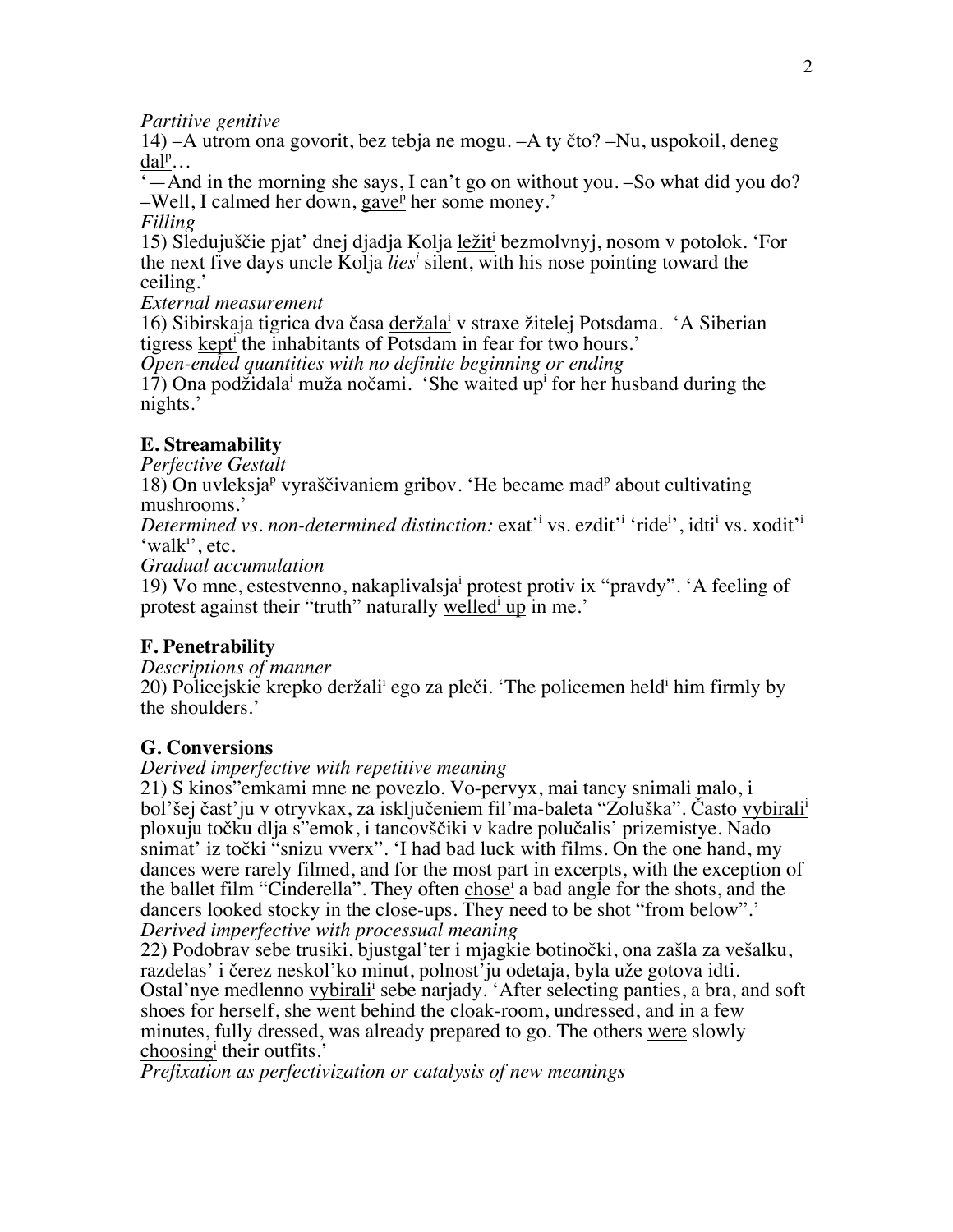*Suffixation with –nu- as singularization:* prygat'i 'jump' vs. prygnut'p 'jump  $(\text{once})^p$ 

*Rehomogenization and packaging with pо-*

23) Govorjat, Klinton v svoi poslednie dni popodpisyval<sup>p</sup> bumag... 'They say that during his last days Clinton signed<sup>p</sup> a bunch of papers...'

### **H. – K.: Properties relevant to the interactions of types of matter and to discourse structure**

#### **H. Compatibility**

*Sequenced perfectives*

 $24)$  Kogda otec prosnulsja<sup>p</sup> i vstal<sup>p</sup> i vyšel<sup>p</sup> iz šalaša, on sprosil<sup>p</sup> nas: "Kto pokryvalami nakryl menja?". 'When father  $\frac{a \cdot b}{b}$  and  $\frac{c}{b}$  and  $\frac{c}{b}$  went out<sup>p</sup> of the cabin, he asked<sup>p</sup> us: "Who covered me with blankets?"

*Perfective future*

25) Zavtra poluču<sup>p</sup> laboratornye analizy gormonal'nogo balansa. 'Tomorrow I will receive<sup>p</sup> the laboratory analysis of the hormonal balance.'

*Habitual repetition*

26) Mne vo dvore nravilos' – tam vsja naša žizn' proxodila. Mama inogda vysunetsja<sup>p</sup> iz okna, kriknet<sup>p</sup>: Vo dvore? 'I liked it in our courtyard –our whole life took place there. Sometimes Mama would lean out<sup>p</sup> of the window and yell<sup>p</sup>: Are you in the courtyard?'

*Simultaneous imperfectives*

27) Devuška <u>smotrela<sup>i</sup> v okno, i v ee svetlyx glazax otražalis'i</u> derev'ja, doma, nebo. 'The girl was looking' out the window and trees, houses, and the sky were reflected in her bright eyes.'

*Imperfective present*

28) Sejčas rabotaem<sup>i</sup> nad novym menju, dopolnjaem<sup>i</sup> ego, rabotaem<sup>i</sup> nad novymi sousami. 'Right now we are working<sup>i</sup> on a new menu, we are expanding it and working on new sauces.'

*Historical present*

29) Ona <u>sžimaet<sup>i</sup> zubami sigaretu, ščelkaet<sup>i</sup> zažigalkoj i zatjagivaetsja<sup>i</sup>. 'She</u> squeezes<sup>i</sup> the cigarette with her teeth, flicks<sup>i</sup> the lighter, and takes<sup>i</sup> a drag.' *Stretching the present moment*

30) Ja **rabotaju** zdes' s prošlogo goda. 'I have been working here since last year.' *Perfective embedded in imperfective*

31) Kogda ja otkryval<sup>i</sup> okno, dver' oglušitel'no zatreščala<sup>p</sup>. 'While I was opening<sup>i</sup> the window, the door made a deafening crash<sup>p</sup>.'

# **I. Dynamicity**

*Perfectives move narrative along, imperfectives retard it*

32) Otec rodilsja<sup>p</sup> v Sankt-Peterburge v 1911 godu. Kodga načalas'<sup>p</sup> pervaja mirovaja vojna, v Pitere žit'<sup>i</sup> stalo<sup>p</sup> trudno, i vsja sem'ja uexala<sup>p</sup> v derevnju Pominovo v Tverskoj oblasti, na rodinu babuški. Dom, gde oni žili<sup>i</sup>, stoit<sup>i</sup>, kstati, do six por, rodstvenniki ezdjat<sup>i</sup> tuda otdyxat<sup>2</sup>i. Tam že, v Pominove, otec poznakomilsja <sup>p</sup> s moej mamoj. Oni <u>poženilis'<sup>p</sup>,</u> kodga im <u>bylo<sup>i</sup> po 17 let.</u>

<sup>7</sup>My father was born<sup>p</sup> in St. Petersburg in 1911. When WWI began<sup>p</sup>, it became<sup>p</sup> hard to live<sup>i</sup> in Petersburg, and the whole family left<sup>p</sup> for the village of Pominovo in the Tver' region, for our grandmother's homeland. The house where they lived<sup>i</sup>, by the way, still stands<sup>i</sup> to this day, and the relatives go<sup>i</sup> there for vacations<sup>i</sup>. In that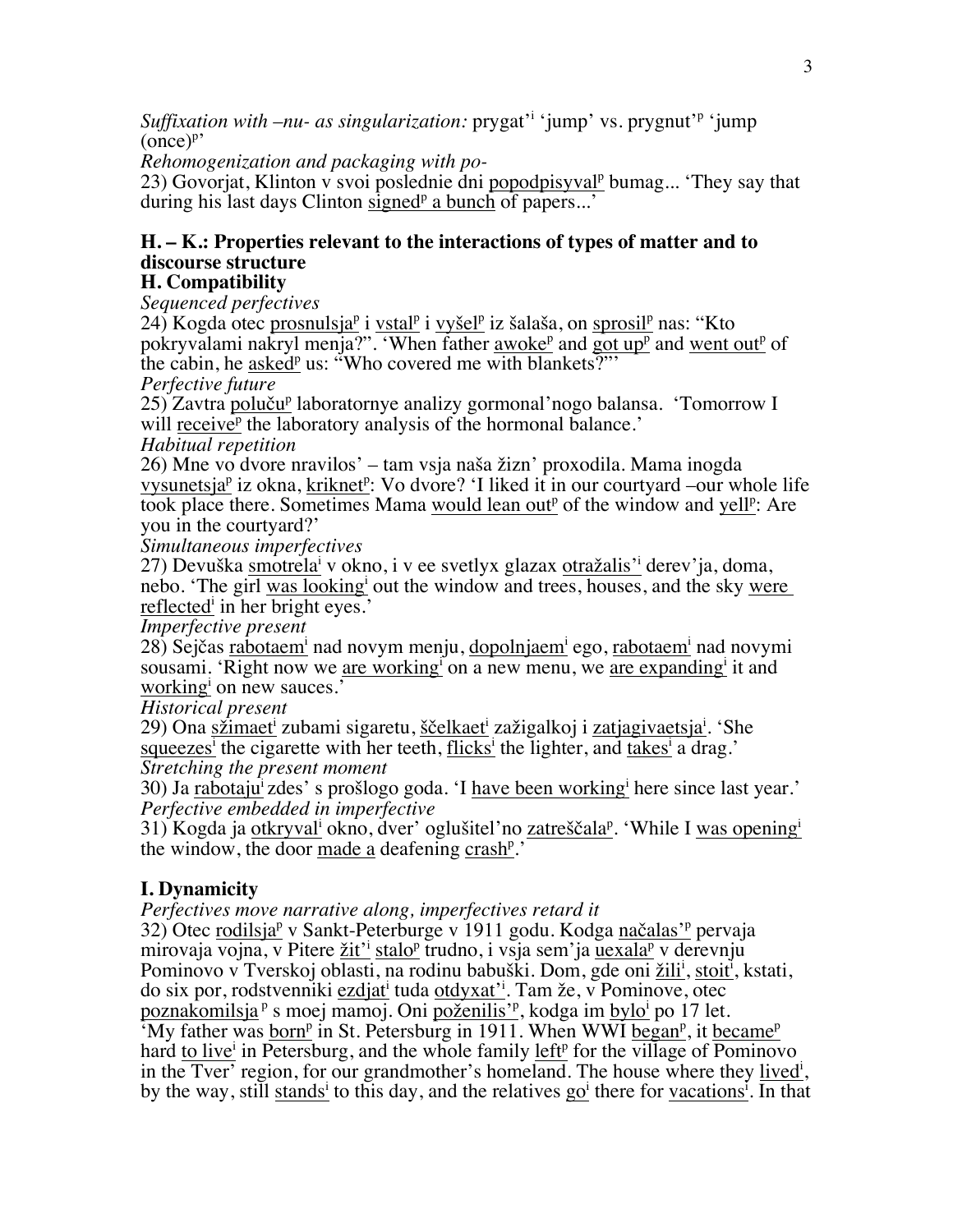same place, in Pominovo, my father met<sup>p</sup> my mother. They got married<sup>p</sup> when they were<sup>i</sup> 17 years old.'

### **J. Salience**

*Backgrounding effect of general-factual*

33) Ja u vas uže odnaždy sprašivala<sup>i</sup>, vlijajut li antibiotiki na obrazovanie antitel k VIČ. Vy otvetili, čto net. I teper' u menja ešče odin vopros...

'I have already askedi you once whether antibiotics influence the formation of HIV antibodies. You answered no. And now I have another question…'

# **K. Contiguity**

#### *Phasal verbs followed by imperfective infinitives*

34) I kak raz v ètot moment stali<sup>p</sup> našu komnatu otkryvat'<sup>i</sup> ključom. 'And right at that moment they started<sup>p</sup> to open<sup>i</sup> our room with a key.'

*Ingressives*

35) Počemy čelovek, ranee obraščavšijsja k duxovnosti kak k važnejšemu iz uslovij protivostojanija narkoèpidimii, vdrug zagovoril<sup>p</sup> o tradicijax kak ob "ustarevšix stereotipax"? 'Why is it that a person who previously treated spirituality as one of the most important conditions for opposing the drug

epidemic, suddenly started talking<sup>p</sup> about traditions as "outmoded stereotypes"?' *Terminatives*

36) V kakie strany možno ezdit', esli otsidel<sup>p</sup> v SŠA kak xaker? 'Which countries can one go to if one has done time<sup>p</sup> in the USA as a hacker?'

### **L. – N.: Properties relevant to the interactions of humans with types of matter and to pragmatic structure**

#### **L. Stability**

#### *Perfective verification of contract*

37) Esli ja Vas pravil'no ponjal, to host-mašina u vas pod QNX 4.22 i s nee vy čerez RS485 interfejs zaprašivaete dannye u ustrojstva s RS232-interfejsom, ispol'zuja v kačestve šljuza ADAM 4521. Esli èto tak, to togda vorpos: Sdelalip li vy dannyj modul' (ADAM 4521) i ubralip li peremyčku INIT posle konfigurirovanija? T.e. sdelali<sup>p</sup> li vse po instrukcii? 'If I have understood you correctly, then your host-machine is running QNX 4.22 and from it you are through an RS485 interface requesting data from a device with an RS232 interface, using an ADAM 4521 as a buffer. If this is the case, then there is the question: Have you completed<sup>p</sup> the appropriate module (ADAM 4521) and have you removed<sup>p</sup> the default INIT after configuration? In other words, have you done<sup>p</sup> everything according to the instructions?'

*Gnomic satisfaction potential*

38) Naimenee opytnyj načal'nik učastka s naimenee obučennoj komandoj vsegda sdelaet<sup>p</sup> naibolee važnoe otkrytie. 'The least experienced leader of the section with the least skilled team always makes<sup>p</sup> the most important discovery.' *New instructions*

39) -Dobryj den', pred"javite<sup>p</sup>, požalujsta, vaši dokumenty... -Nu vot... Vot bumagi. -Otkrojte<sup>p</sup> požalujsta vaš bagažnik... '-Good day, please present<sup>p</sup> your documents... -Well, ok... Here are the papers. -Please open<sup>p</sup> your trunk...'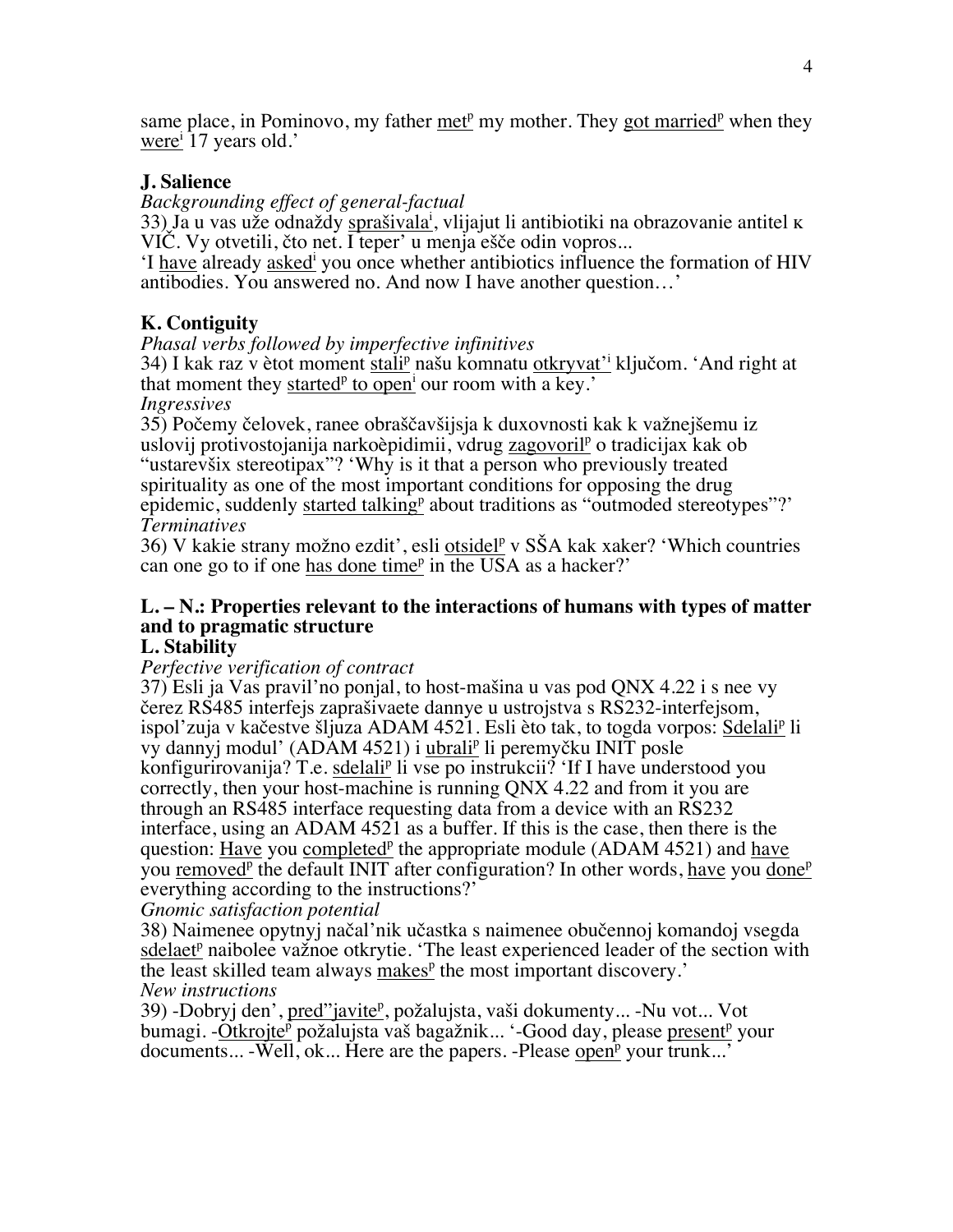*Frustration*

40) Zapiši moj telefon... Zapisyvaj<sup>i</sup>, požalujsta, ja očen' toropljus'! 'Write down my telephone number... Write it down<sup>i</sup>, please, I'm in a big hurry!' *Bad job*

41) Mužčina na motocikle neakkuratno delali manevry. V rezul'tate vrezalsja v bordjur, pereletev čerez rul'. 'The man on the motorcycle made<sup>i</sup> sloppy maneuvers. As a result he crashed into the abutment and flew over the handlebar.'

#### **M. Texture**

*Specific threat*

42) Vot my peremestilis' na samyj verx piramidy. Ne <u>ušibites'<sup>p</sup> g</u>olovoj o nizkie svody! 'Now we have moved to the very top of the pyramid. Don't hit<sup>p</sup> your head on the low arches!'

*Generalized guideline*

43) Ja očen' xoču, čtoby vy ušli otsjuda s tem že količestvom glaz, čto i prišli. Poètomu - NE SNIMAJTEi MASKU NA POLE!!! Nikogda i ni pri kakix obstojatel'stvax! 'I really want you to leave here with the same number of eyes that you had when you came. So – DON'T REMOVEi YOUR MASK ON THE FIELD!!! Never and under no circumstances!'

#### *Polite situations*

Proxodite<sup>i</sup>! 'Come in<sup>i</sup>!' Snimajte<sup>i</sup> pal'to! 'Take off<sup>i</sup> your coat!' Sadites'<sup>i</sup>! 'Sit down<sup>i</sup>!'

#### **N. Implied conversions**

*Firm success vs. conative attempts*

44) Odnaždy on prišel i skazal učenomu zjatju, čto episkop proslyšal o ego ume i xočet s nim poznakomit sja. Sperva molodoj zjat' i slušat' ob ètom ne xotel. No ksendz ugovarival, ugovarival, i nakonec, ugovoril<sup>p</sup>. 'Once he came and told his educated son-in-law that the bishop had heard about his intelligence and wanted to meet him. At first the young son-in-law didn't even want to hear about it. But the priest tried and tried to convince him and finally he did convince<sup>p</sup> him.' *Annulled event*

45) -КТО LOŽILSJAi V MOJU POSTEL' I SMJAL ЕE? - zarevel Mixajlo Ivanyč strašnym golosom. '- WHO LAY DOWN<sup>i</sup> IN MY BED AND MESSED IT UP? roared Mikhailo Ivanych in a terrible voice.'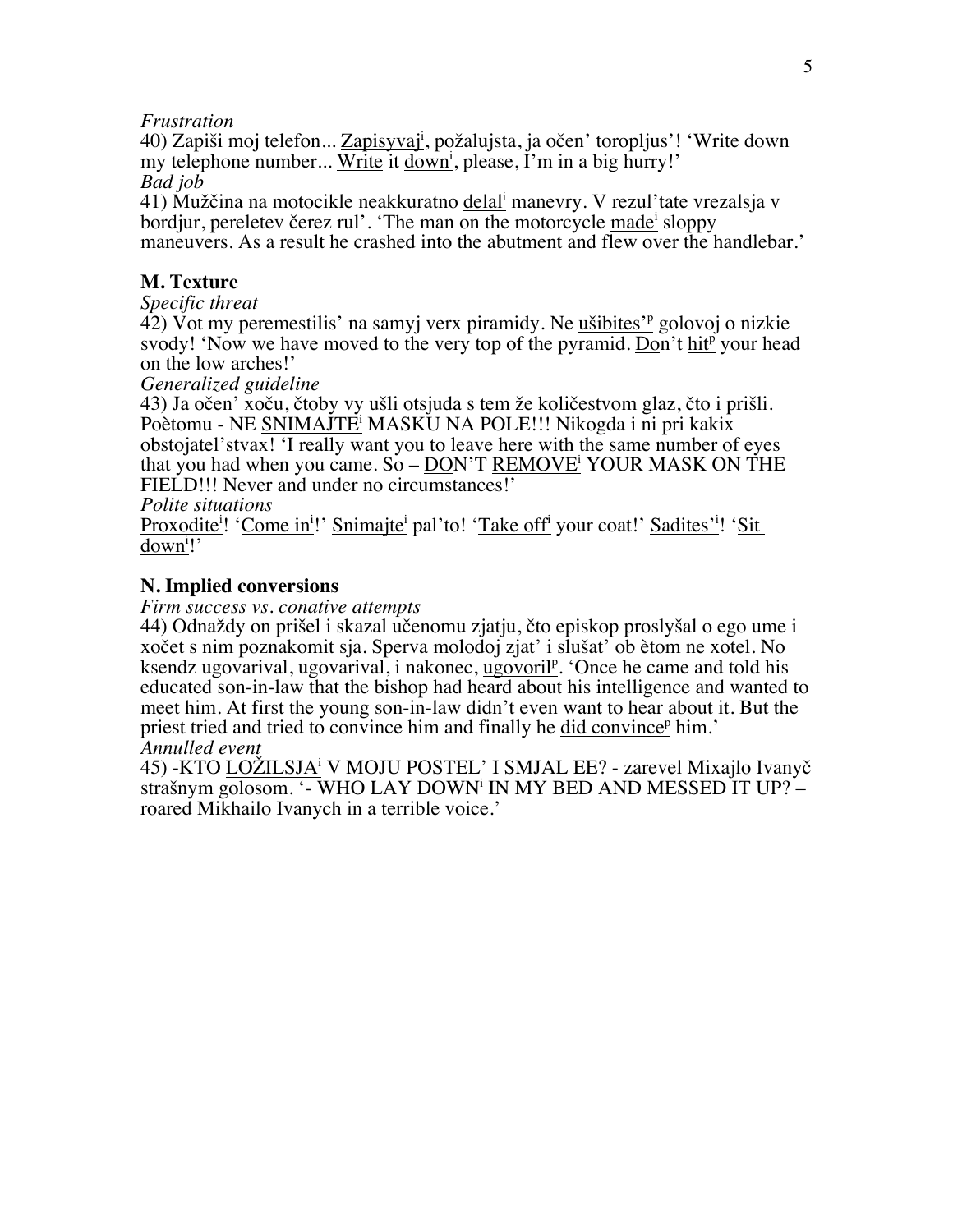| <b>Discrete Solid Objects</b>                         |                                             | <b>Fluid Substances</b>         |                                                  |  |  |
|-------------------------------------------------------|---------------------------------------------|---------------------------------|--------------------------------------------------|--|--|
| <b>What we know</b>                                   | <b>What this means</b>                      | <b>What we know</b>             | <b>What this means</b>                           |  |  |
| about discrete                                        | for the Russian                             | about fluid                     | for the Russian                                  |  |  |
| solid objects                                         | Perfective                                  | substances                      | imperfective                                     |  |  |
|                                                       | <b>Inherent Properties</b>                  |                                 |                                                  |  |  |
| A. Have edges                                         | <b>Boundedness</b>                          | A. Have no inherent             | Unboundedness, lack                              |  |  |
|                                                       |                                             | edges                           | of reference to                                  |  |  |
|                                                       |                                             |                                 | beginning/end                                    |  |  |
| <b>B. Can have various</b>                            | Perfective can be of                        | <b>B.</b> Shape is              | Must have some                                   |  |  |
| shapes; can be thin                                   | various durations and                       | irrelevant; cannot              | duration and can be                              |  |  |
| stable slices                                         | can be infinitely short;                    | form thin stable                | infinitely long;                                 |  |  |
|                                                       | punctuality                                 | slices; must have               | generalizing effect of                           |  |  |
|                                                       |                                             | thickness; can be               | negation                                         |  |  |
| C. Each item has                                      | Single one-time                             | omnipresent<br>C. Uniform,      | <b>Ongoing</b> activities                        |  |  |
| integrity as a                                        | accomplishments and                         | continuous and                  | and states; temporal                             |  |  |
| unique discrete                                       | achievements;                               | divisible;                      | stability; repetition;                           |  |  |
| whole;                                                | wholeness; definiteness;                    | homogeneity                     | indefiniteness                                   |  |  |
| heterogeneity                                         | totality                                    |                                 |                                                  |  |  |
| D. Countable units                                    | Used with measured                          | <b>D. Uncountable</b>           | Used with indefinite                             |  |  |
|                                                       | adverbials and partitive                    | masses; can fill a              | time reference, or                               |  |  |
|                                                       | genitive                                    | space                           | with references that                             |  |  |
|                                                       |                                             |                                 | form boundaries                                  |  |  |
| E. Cannot stream,                                     | Lack of determined/non-                     | E. Can stream, pour             | Determined vs. non-                              |  |  |
| pour; come all at                                     | determined distinction;                     | or be stagnant; can             | determined motion                                |  |  |
| once in a whole<br>piece                              | totality, completion,<br>sense of a Gestalt | come gradually                  | verbs; processual<br>meanings                    |  |  |
| F. Impenetrable,                                      | <b>Exterior reference</b>                   | F. You can                      | Interior reference,                              |  |  |
| only experienced                                      |                                             | reach/see/be inside             | manner, unfolding                                |  |  |
| from exterior                                         |                                             |                                 |                                                  |  |  |
| G. Can be                                             | Perfectives can generate                    | G. Can be                       | Imperfectives can                                |  |  |
| converted to                                          | a) derived imperfectives                    | converted to solids:            | generate derived                                 |  |  |
| substances: a) when                                   | with repetitive meaning,                    | a) by solidifying, b)           | perfectives a) using                             |  |  |
| many are viewed                                       | b) derived imperfectives                    | when reference is               | perfectivizing                                   |  |  |
| from a distance, b)                                   | with processual meaning                     | made to a single                | prefixes that organize                           |  |  |
| when pulverized                                       |                                             | particle, c) when               | the action, b) using                             |  |  |
|                                                       |                                             | packaged in a firm<br>container | the $-nu$ - suffix, c)<br>when states/activities |  |  |
|                                                       |                                             |                                 | are prefixed in po-                              |  |  |
|                                                       |                                             |                                 | /pro-; rehomogenized                             |  |  |
|                                                       |                                             |                                 | derived imperfective                             |  |  |
|                                                       |                                             |                                 | prefixed with po-                                |  |  |
|                                                       |                                             |                                 |                                                  |  |  |
| <b>Interactions of Matter and Discourse Structure</b> |                                             |                                 |                                                  |  |  |
| <b>H. Cannot share</b>                                | Sequencing of                               | H. Can share space              | Simultaneity of                                  |  |  |
| space with other                                      | perfectives with each                       | with both                       | imperfectives with                               |  |  |
| solids                                                | other and with the                          | substances and                  | each other, with the                             |  |  |
|                                                       | human observer (a solid)                    | solids                          | human observer at                                |  |  |
|                                                       | at the present moment,                      |                                 | <i>the present moment,</i>                       |  |  |
|                                                       | which can force the<br>meaning of future    |                                 | and with perfectives;<br>present tense;          |  |  |
|                                                       |                                             |                                 | historical present                               |  |  |
| I. Can provide a                                      | Perfectives are dynamic,                    | I. Static, impede               | Imperfectives retard                             |  |  |

Table: Overview of solids vs. substances distinction and implications for Russian aspect